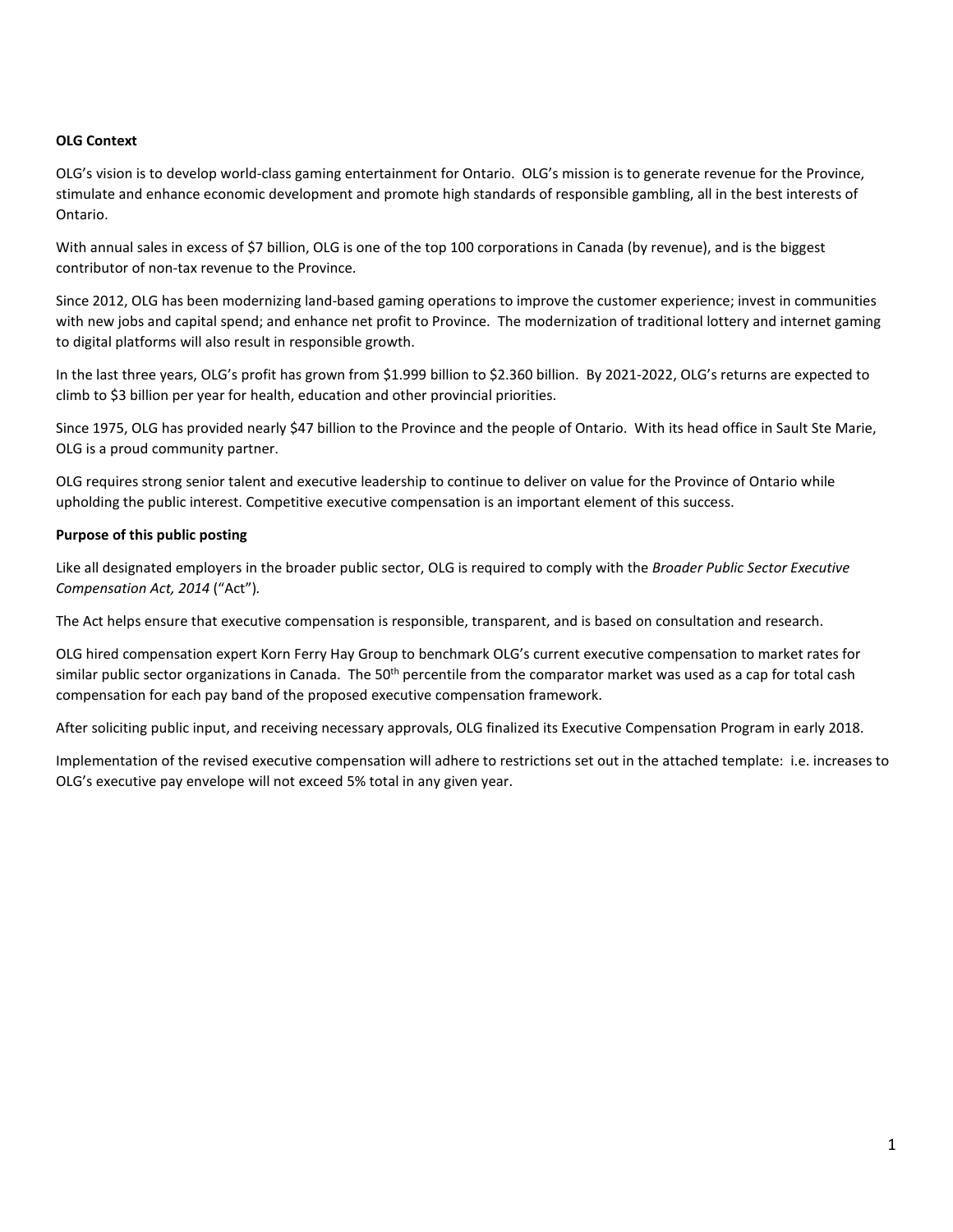# **Broader Public Sector – Executive Compensation Program**

## **Section A - Compensation Philosophy**

#### **Compensation Philosophy**

OLG's compensation philosophy is focused on attracting and retaining qualified, experienced, motivated and high potential employees, both executive and non-executive.

As a Provincial Crown Agency, OLG delivers the most non-tax revenue to Ontario for health, education and other provincial priorities.

OLG's compensation philosophy is based on four principles:

- 1. Performance: to reward and retain individuals for the achievement of corporate objectives
- 2. Fairness: to align with appropriate market comparators in the public sector
- 3. Flexibility: to reflect an evolving business model in a regulated and competitive sector
- 4. Consistency: to achieve compensation equity for talent, inclusive of gender and diversity

OLG's strategic objective is to develop world-class gaming entertainment for Ontario, while upholding public trust and serving the public interest in economic development and social responsibility.

In 2012, OLG embarked on modernization of its business, which will result in profit growth from \$2 billion to \$3 billion annually by 2021-2022. In the last three years, OLG's dividend grew from \$1.999 billion to \$2.36 billion.

Competitive and performance-oriented executive compensation is critical to OLG's continued success in delivering revenue results year over year, while protecting the broader public interest.

#### **Overview of OLG's executive compensation**

At OLG, total cash compensation program has two components: base pay and performance-related pay.

Base Pay: Bands for base pay are fixed, and have a minimum, mid-point and maximum salary. Each band includes positions that are of comparable value based on an evaluation of skill, ability, responsibility and working conditions. There are four executive compensation pay bands: Vice President, Senior Vice President, Executive Vice President, and President & Chief Executive Officer. The executive compensation framework set out on page 6 was developed using public sector market comparators and is based on analysis by a compensation expert, Korn Ferry Hay Group ("Hay").

Performance-related Pay: In addition to base pay, all OLG employees are eligible to receive performance-related pay which is only paid if corporate and individual objectives are met. Its purpose is to reward individuals for their specific contributions to positive performance outcomes of the corporation, both financial and non-financial. Performancerelated pay as a percentage of total cash compensation differs based on position classification. The executive compensation framework set out on page 6 includes performance-related pay, placing emphasis on outcomes and value-for-money.

For the President & CEO, annual objectives are approved by the Governance and Human Resources Committee of the Board ("GHRC") and the full Board of Directors. For other executives, corporate targets are set by GHRC and Board, and individual objectives are approved by the President & CEO.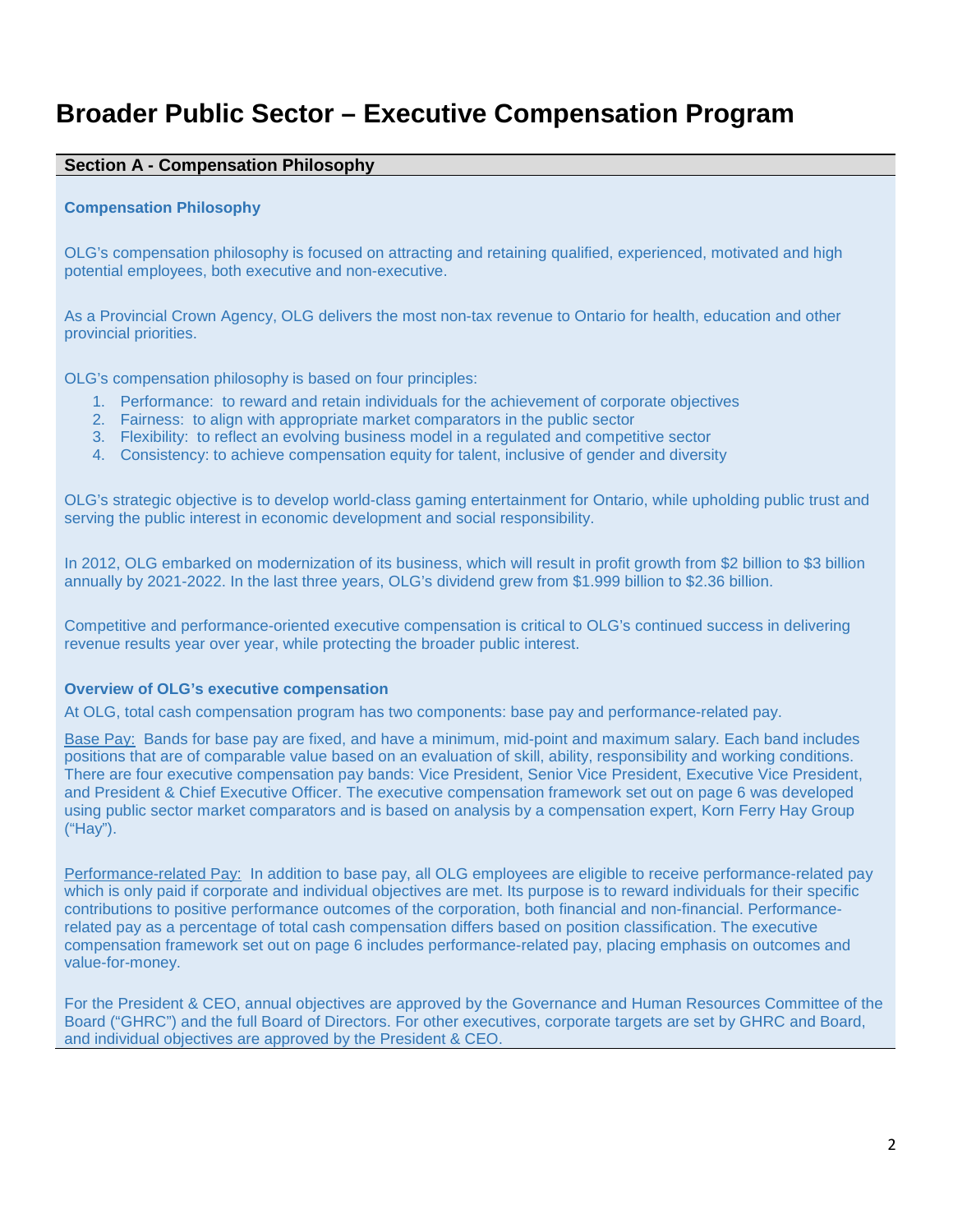## **Section B - Designated Executive Positions**

Below is a list of all designated executives at OLG, as defined under the Act.

| <b>Full Job Title</b>                                                              | <b>Class of Position</b> |
|------------------------------------------------------------------------------------|--------------------------|
| <b>President &amp; CEO</b>                                                         | <b>CEO</b>               |
| <b>Chief Operating Officer</b>                                                     | <b>EVP</b>               |
| <b>SVP Corporate Affairs</b>                                                       | <b>SVP</b>               |
| <b>SVP Chief Financial Officer</b>                                                 | <b>SVP</b>               |
| <b>SVP Chief Technology Officer</b>                                                | <b>SVP</b>               |
| <b>SVP Horse Racing</b>                                                            | <b>SVP</b>               |
| SVP Governance Legal Compliance, General Counsel and<br><b>Corporate Secretary</b> | <b>SVP</b>               |
| <b>SVP Human Resources</b>                                                         | <b>SVP</b>               |
| <b>SVP Enterprise Strategy &amp; Analytics</b>                                     | <b>SVP</b>               |
| <b>SVP Lottery &amp; iGaming</b>                                                   | <b>SVP</b>               |
| <b>VP Operations Initiatives</b>                                                   | <b>VP</b>                |
| <b>VP Operational Optimization</b>                                                 | <b>VP</b>                |
| <b>VP Corp Project Governance</b>                                                  | <b>VP</b>                |
| <b>VP Legal Services</b>                                                           | <b>VP</b>                |
| <b>VP Legal Services</b>                                                           | <b>VP</b>                |
| <b>VP Legal Services</b>                                                           | <b>VP</b>                |
| <b>VP Legal Services</b>                                                           | <b>VP</b>                |
| <b>VP Corporate Compliance</b>                                                     | <b>VP</b>                |
| VP IT Strategy & Architecture                                                      | <b>VP</b>                |
| <b>VP Infrastructure Delivery Services</b>                                         | <b>VP</b>                |
| <b>VP IT Lottery &amp; iGaming</b>                                                 | <b>VP</b>                |
| <b>VP Controller</b>                                                               | <b>VP</b>                |
| <b>VP Financial Planning and Analysis</b>                                          | <b>VP</b>                |
| <b>VP Development &amp; Support</b>                                                | <b>VP</b>                |
| <b>VP Charitable Gaming</b>                                                        | <b>VP</b>                |
| <b>VP Land Based Gaming</b>                                                        | <b>VP</b>                |
| <b>VP Land Based Gaming</b>                                                        | <b>VP</b>                |
| <b>VP Gaming Operations</b>                                                        | <b>VP</b>                |
| VP iGaming                                                                         | <b>VP</b>                |
| <b>VP Lottery Operations</b>                                                       | <b>VP</b>                |
| <b>VP Enterprise Analytics</b>                                                     | <b>VP</b>                |
| <b>VP Enterprise Risk Management</b>                                               | <b>VP</b>                |
| <b>VP Audit Services</b>                                                           | <b>VP</b>                |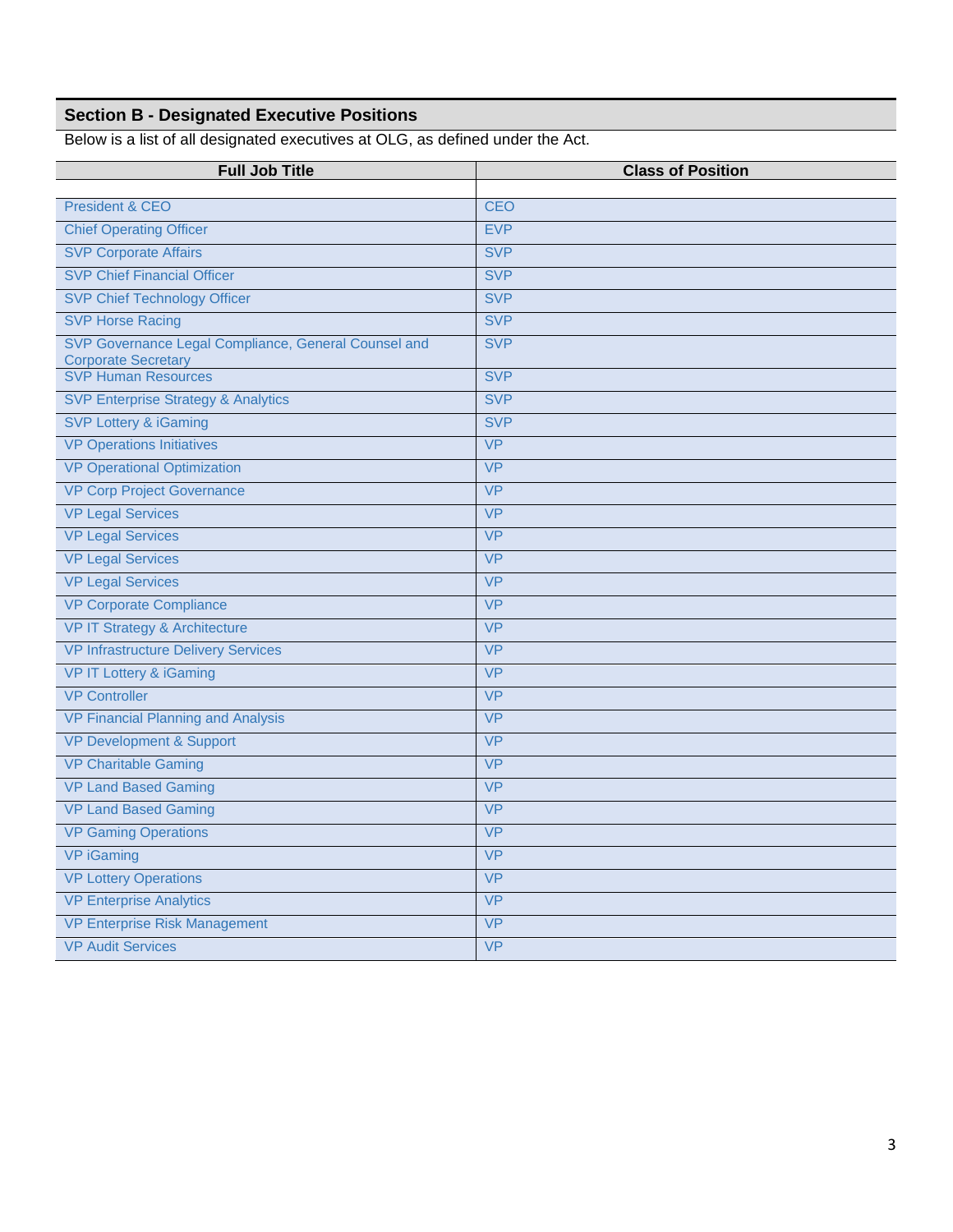## **Section C – Part 1 Salary and Performance-related Pay – Comparator Selection**

## **Executive Positions or Classes of Positions Benchmarked**

President/CEO; Executive Vice President; Senior Vice President; Vice President

#### **Canadian Public Sector or Broader Public Sector Comparators**

The group of 22 public sector organizations below were selected as comparators: ATB Financial Atlantic Lottery Corporation Bank of Canada Business Development Bank of Canada Canada Mortgage and Housing Corporation Deposit Insurance Corporation of Ontario Hospital for Sick Children Independent Electricity System Operator LCBO **Metrolinx** Municipal Property Assessment Corporation New Brunswick Liquor Corporation Ontario Pension Board Royal Canadian Mint Saskatchewan Government Insurance Saskatchewan Indian Gaming Authority **SaskTel** Standards Council of Canada Ontario Financing Authority University Health Network Workers' Compensation Board - Alberta Workplace Safety and Insurance Board - Ontario

### **Positions or Classes of Positions (e.g. Chief Financial Executives)**

Hay used its job evaluation methodology to benchmark OLG jobs to jobs of similar size and complexity (job evaluation points) within the comparator group. Jobs with the same title were not necessarily compared. For example, OLG's CEO may be compared to the CEO's direct report at a larger and more complex comparator organization.

#### **Rationale for Selected Comparators**

OLG did not use private sector or international comparators.

OLG's comparator list includes Crown corporations in lottery and gaming, as well as companies from diverse sectors, such as retail, services, telecommunications, financial services, healthcare, transportation, and insurance. These sectors reflect the diversity of OLG's historic executive talent pool.

Like OLG, the selected comparators deliver on unique mandates often created by legislation setting out complex accountabilities. They deliver on commercial mandates, often balancing multiple stakeholder interests, while serving the broader public interest in value for money. Many of these companies manage complex large-scale operations and/or service providers in highly regulated industries where public trust is critical. Location is varied across Canada, with a focus on Ontario.

All comparator organizations on this list have participated in Hay's compensation database, which means their roles have been evaluated with the same methodology. This ensures that comparative analysis is consistent and valid.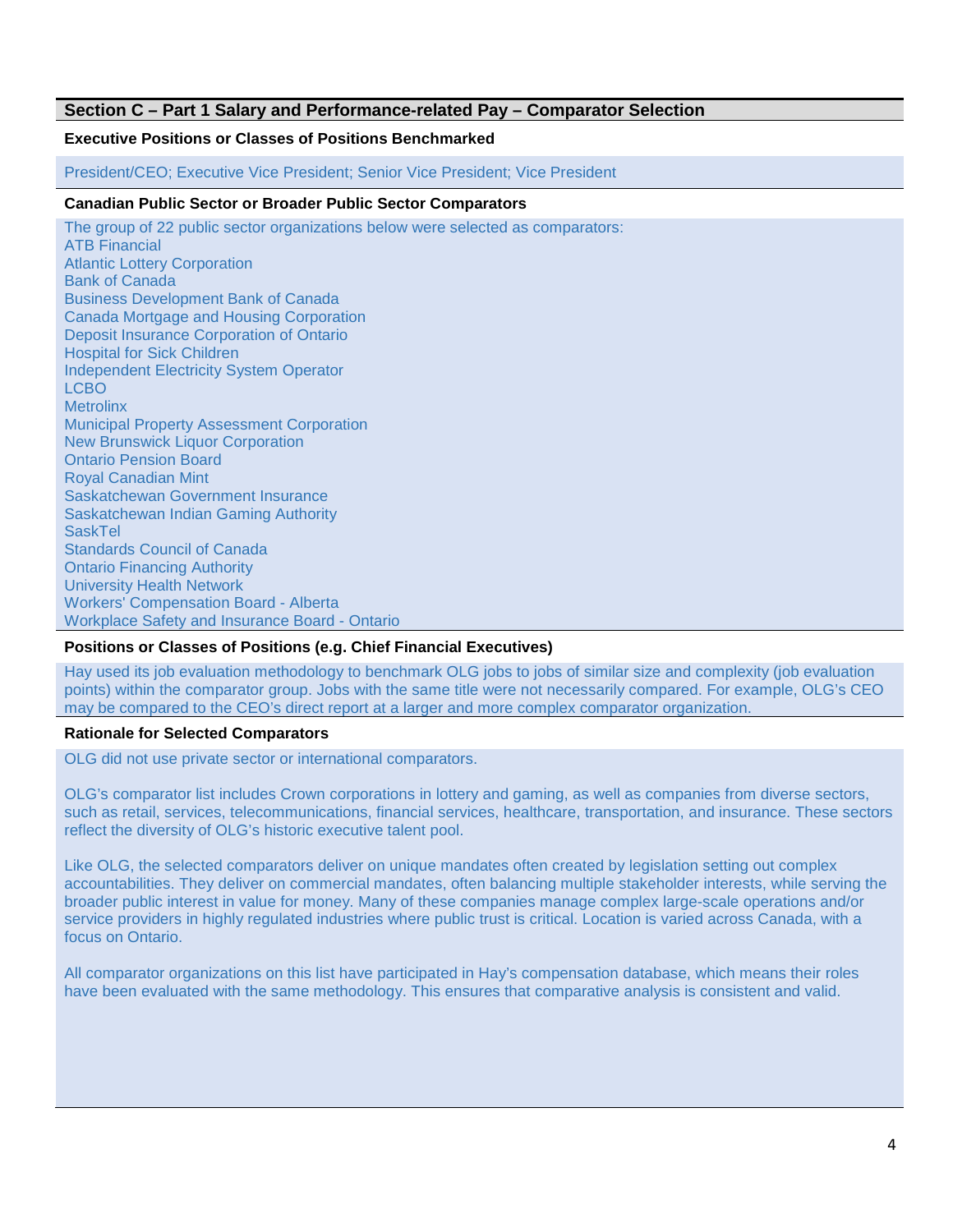## **Section C – Part 2 Salary and Performance-related Pay – Comparative Analysis Details**

The 50<sup>th</sup> percentile from the comparator market was used as a cap for total cash compensation payable to any OLG executive.

This cap represents the maximum compensation amount an executive is eligible to receive (combining base and variable pay as defined on page 2).

For the base salary range, a 40% range spread was used to develop the base pay minimum and maximum. The minimum is 80% of midpoint, and the maximum is 120% of the midpoint.

#### **Section C – Part 3 Salary and Performance-related Pay Structure**

| <b>Executive</b><br><b>Position or</b><br>Class of<br><b>Positions</b> | <b>Salary Range</b><br><b>Minimum</b><br>(\$) | <b>Job Rate</b><br>$($ \$) | <b>Salary Range</b><br><b>Maximum</b><br>(\$) | <b>Target</b><br>Annual<br>Performance-<br>related<br>pay<br>(% of Salary) | <b>Maximum</b><br>Annual<br>Performance-<br>related<br>Pay<br>(% of Salary) | Salary and<br>Performance-<br>related<br>Pay Cap<br>$($ \$) |
|------------------------------------------------------------------------|-----------------------------------------------|----------------------------|-----------------------------------------------|----------------------------------------------------------------------------|-----------------------------------------------------------------------------|-------------------------------------------------------------|
|                                                                        |                                               |                            |                                               |                                                                            |                                                                             |                                                             |
| P/CEO                                                                  | \$364,333                                     | \$455,416                  | \$546,500                                     | 35%                                                                        | 40%                                                                         | \$765,000                                                   |
| <b>EVP</b>                                                             | \$267,433                                     | \$334,291                  | \$401,150                                     | 26%                                                                        | 30%                                                                         | \$521,500                                                   |
| <b>SVP</b>                                                             | \$200,820                                     | \$251,025                  | \$301,230                                     | 26%                                                                        | 30%                                                                         | \$391,600                                                   |
| <b>VP</b>                                                              | \$149,650                                     | \$187,063                  | \$224,475                                     | 20%                                                                        | 25%                                                                         | \$280,570                                                   |

**Note:** the compensation framework reflects compensation bands, and not actual pay increases for executives. The implementation plan for this framework will prohibit executive pay envelope increases above 5% per year (see next page).